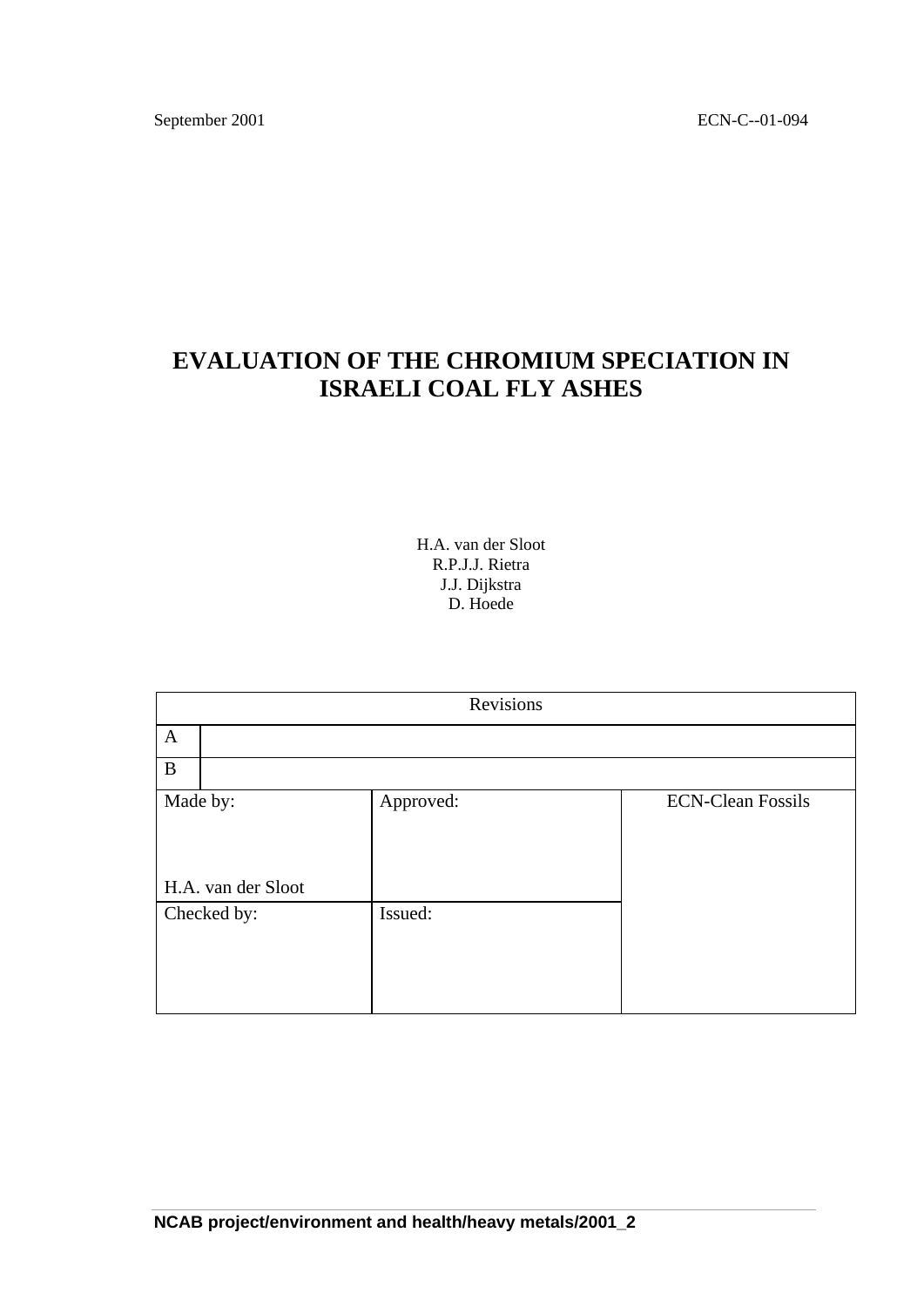# Acknowledgement/Preface

#### Project (ECN nr 8.27219)

### Abstract

Upon the request of the Israeli National Coal Board the Cr speciation in Israeli coal fly ashes was evaluted. Six fly ashes - fresh ash, fly ash used in road application and fly ash collected from an embankment were tested. For this purpose, the ash leaching behaviour has been characterized as a function of the pH in a so-called pH dependence test, which forms the basis for the evaluation of chromate leaching behaviour though modelling of solubility controlling phases. The Israeli coal fly ashes are not different from other coal fly ashes generated by coal in power plants from world wide coal sources. The chromium in coal fly ash is partially available as chromate. This species is particularly relevant for leaching in the pH domain pH  $5 - 12$ . At  $pH < 5$  Cr<sup> $++$ </sup> is becoming a more predominant species. The fresh Israeli coal fly ash do not exceed 20 mg/kg leachable Cr VI, which amouts to about 10 % of the total Cr in coal fly ash. Geochemical modelling has shown that a solid solution of  $BaSO<sub>4</sub>-BaCrO<sub>4</sub> (S96%)$  is a dominant solubility controlling phase under oxidised conditions. The significantly reduced chromate levels in the aged roadbase material is possibly explained by adsorption of Cr III on hydrated ironhydroxide at the neutral pH developing with time. This reaction will pull the equilibrium  $Cr^{VI}$  to  $Cr^{+++}$  towards the  $Cr^{+++}$  side. The in-situ transformation leads to a significantly reduced Cr leachability of less than 1 mg/kg leachable chromate, which amouts to less than about 0.5 % of the total Cr. Only by field verification under the roadbase leaching can be ruled out. In the embankment, the lack of measuring significant Cr levels under the Hadara embankment over the last 20 years would support in-situ transformation. However, the ash sample taken deep into the Hadeira embankment may well have a very different coal source for its production, which could explain the difference between the two samples analysed. Measuring  $CO<sub>2</sub>$  liberated by acidification would allow to draw conclusions on the different origin of the two ash samples.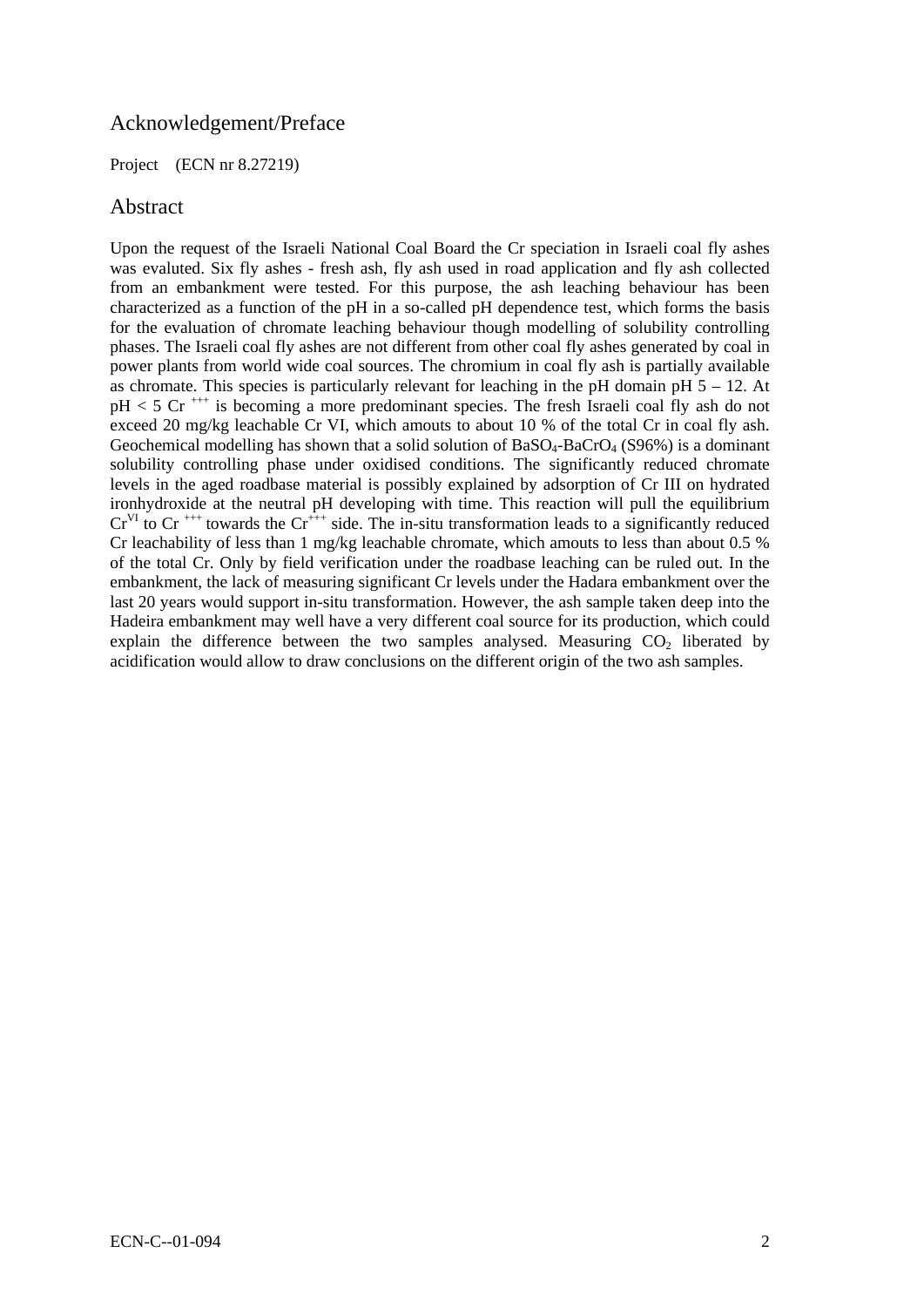# **CONTENTS**

| 1.    | <b>INTRODUCTION</b>                | 5  |
|-------|------------------------------------|----|
| 2.    | <b>EXPERIMENTAL</b>                | 6  |
| 2.1   | Materials selection                | 6  |
| 2.2   | Test methods                       | 6  |
| 2.3   | Geochemical modelling              | 7  |
| 2.4   | Data presentation                  | 7  |
| 3.    | <b>RESULTS</b>                     | 9  |
| 3.1   | Leaching test data                 | 9  |
| 3.1.1 | Acid neutralization capacity       | 9  |
| 3.1.2 | pH dependence test                 | 9  |
| 3.1.3 | Comparison with other data         | 13 |
| 3.2   | Geochemical speciation of chromium | 15 |
| 4.    | <b>CONCLUSIONS</b>                 | 21 |
| .5.   | <b>REFERENCES</b>                  | 23 |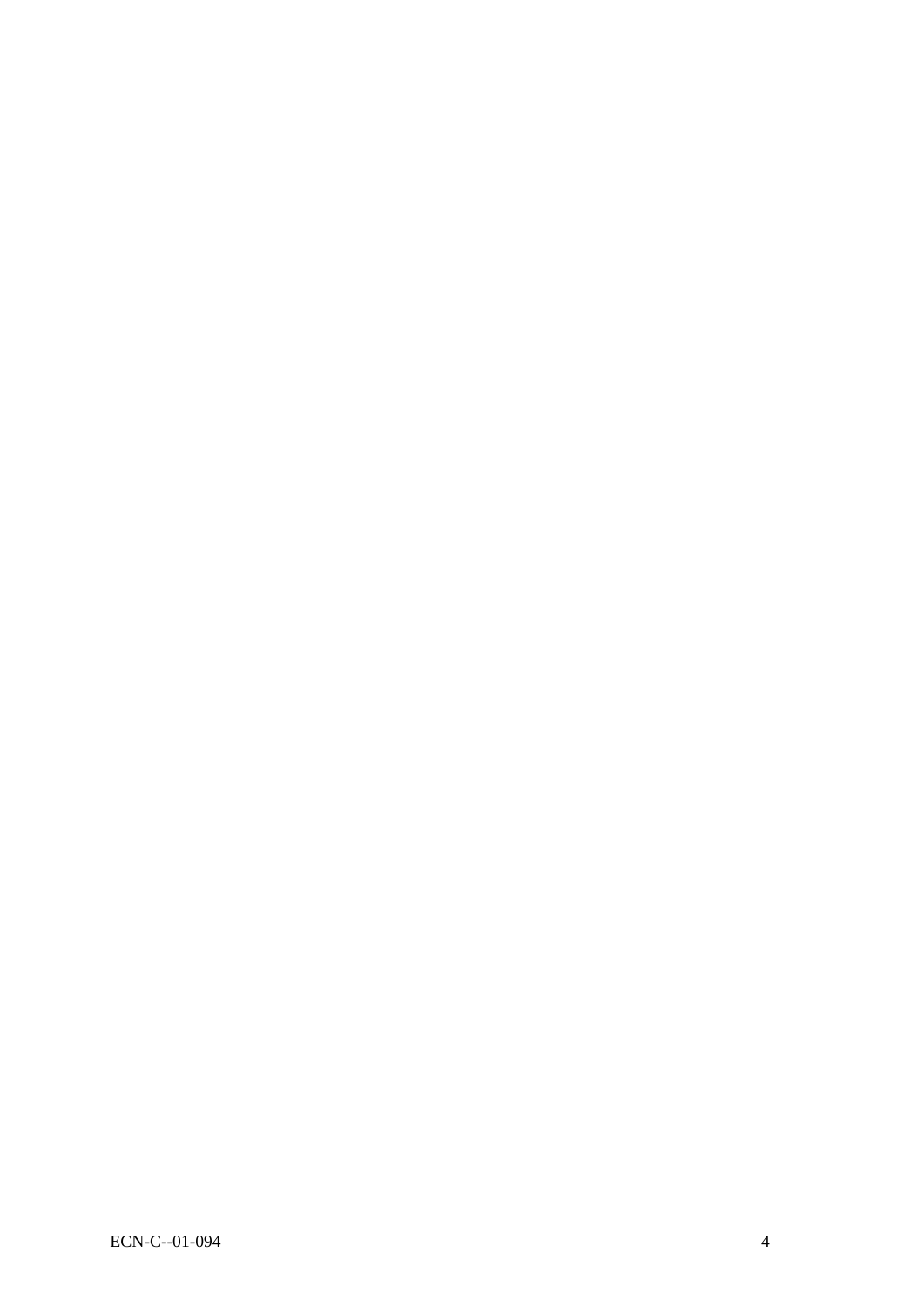# <span id="page-4-0"></span>1. INTRODUCTION

In Israel concern was raised over the level of chromate in coal fly ash and its consequences for the environment in case fly ash is used in contruction applications. A concern was that chromate in Israeli coal fly ashes was higher than that in coal ashes in other parts of the world. ECN has been asked to evaluate the chromate level in a selection of Israeli coal fly ashes. For this purpose leaching tests and modelling work has been carried out, which allows the results to be placed in context with other relevant data from previous studies into the chemical speciation of chromium in coal fly ash [1] and comparable matrices [2].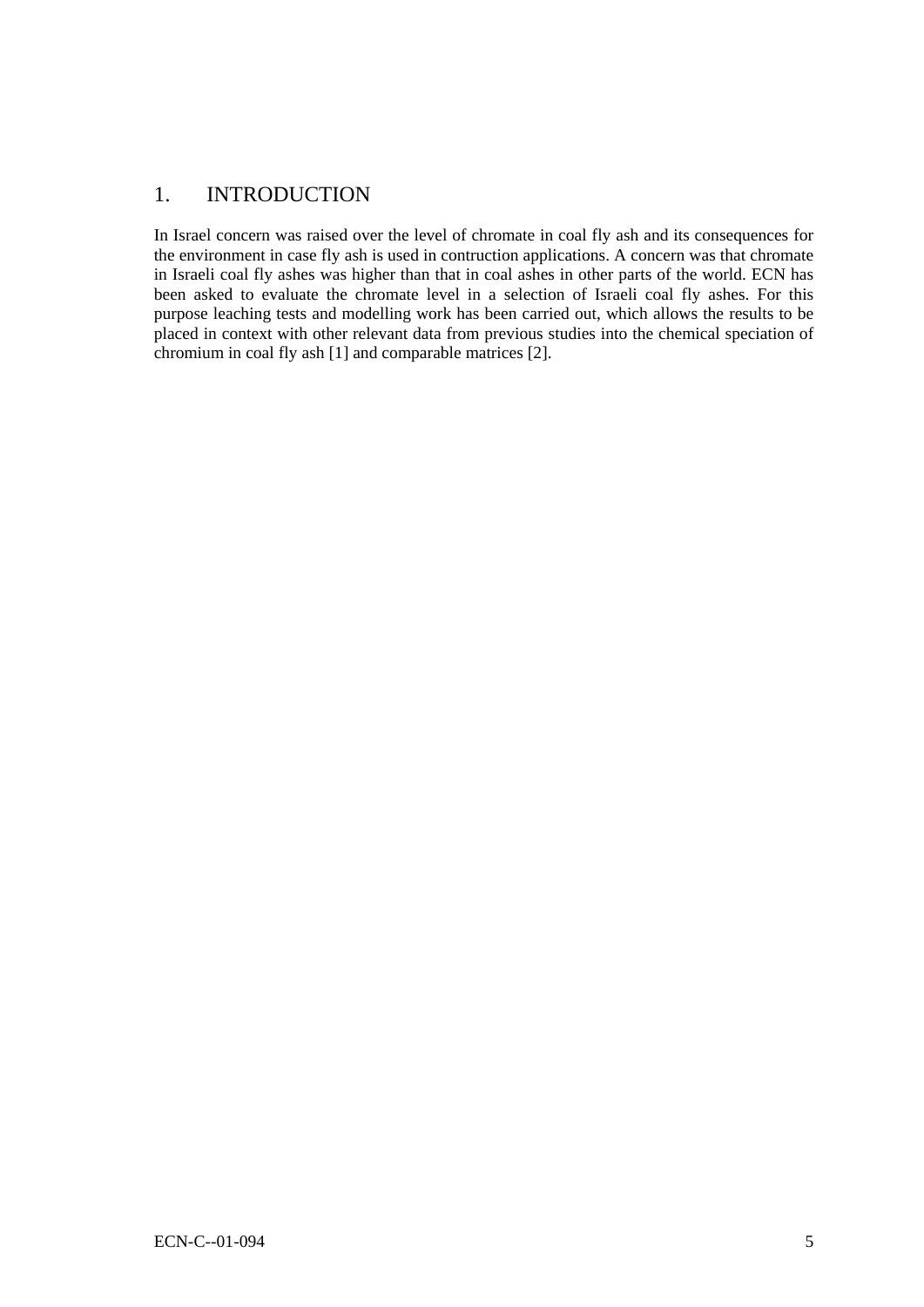# <span id="page-5-0"></span>2. EXPERIMENTAL

### 2.1 Materials selection

For the study coal fly ashes have been selected by the Israeli National Coal Board as shown in Table 2.1.

| No . | Sample code     | Origin                                    | pΗ    |
|------|-----------------|-------------------------------------------|-------|
|      | FM2             | 3 months composite industrial ash         | 12.05 |
|      | FR <sub>2</sub> | 3 months composite industrial ash         | 11.85 |
|      | <b>JASR</b>     | Road base material Jasr-el-Zarka          | 9.00  |
|      | D911            | Same as JASR one year after placement 2 m | 8.38  |
|      | $C3-5$          | Southern Embankment Hadera 1-1.5 m        | 10.75 |
|      | C41             | Southern Embankment Hadera 8 m            | 924   |

Table 2.1 *Materials tested* 

#### 2.2 Test methods

All ashes have been subjected to the following leaching tests:

- pH dependence leaching test [3] covering the pH range from 3 12 using the draft procedure in development in CEN TC 292 WG 6 ("ANC mode"), LS=10 and 48 hours contact time. In the hierarchy of CEN TC 292, this is a characterization test (level 1 test). This test provides a basis for the chemical speciation modelling to identify the chemical speciation. The information is used as input to the geochemical modelling
- a reduced pH dependence leaching test of 4 pH conditions in the range from pH 6 -12.
- a batch leach test as specified in EN 12457 part 2 [4] modified to L/S=50 to verify depletion of soluble chromate by comparing the  $L/S=10$  results from the pH dependence test with the  $L/S = 50$  data.

The following elements have been measured in all extracts by Induced Coupled Plasma Emission Spectrometry (ICP-AES): Cr, Ba, SO4 as S, K and Al. The experimental results are presented in standard format and in electronic form (EXCEL) to allow use of data for quality control purposes.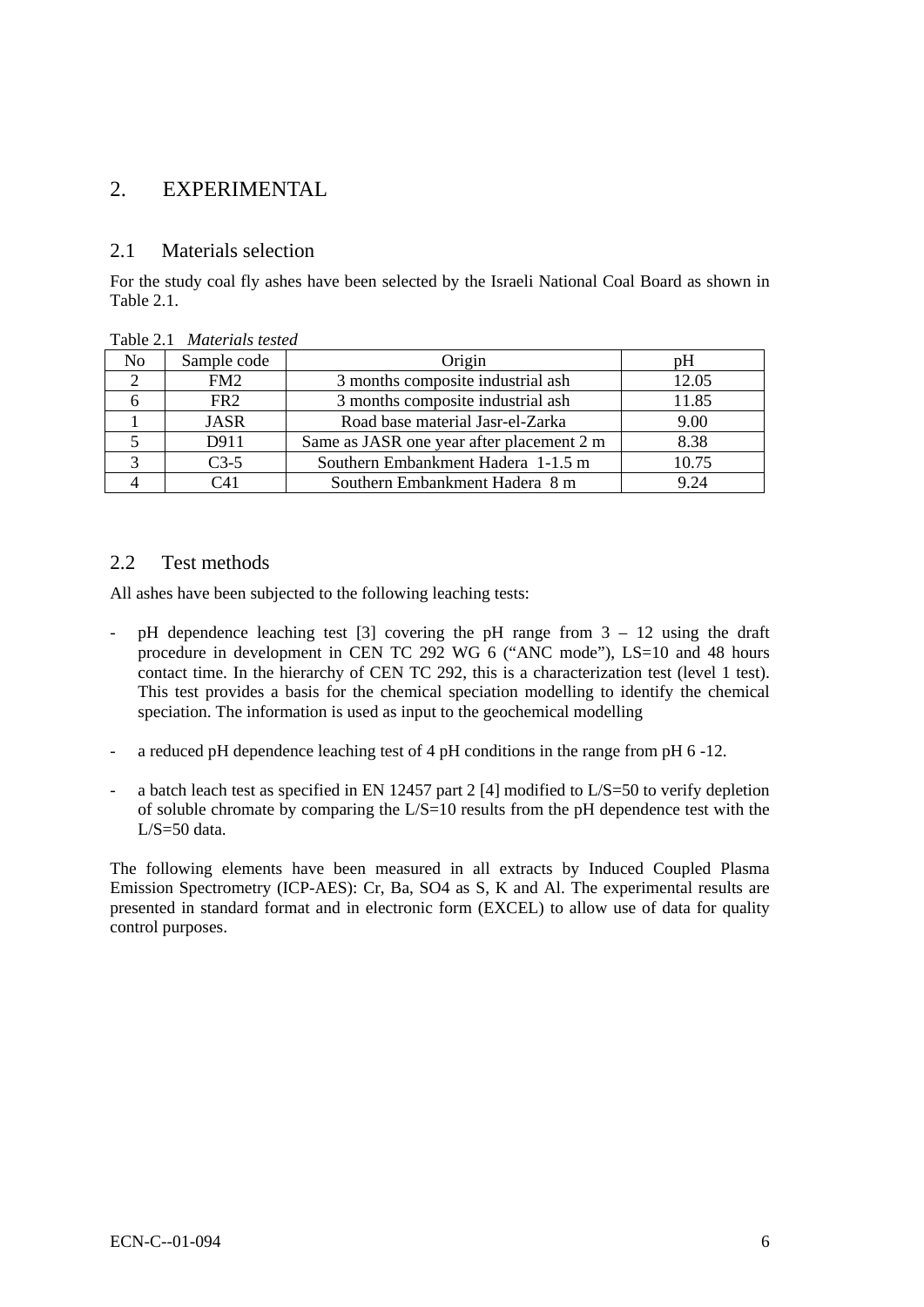## <span id="page-6-0"></span>2.3 Geochemical modelling

Geochemical modelling is used to identify the controlling factors of the leaching processes. Release can be governed by salts or minerals that are more or less soluble, and by adsorption on mineral or organic surfaces. Identification of the processes responsible for the leaching enables the assessment of the long-term leaching behaviour. The saturation indexes of known minerals, calculated for all the leachates, are used to identify whether the concentrations in the leachates are governed by mineral solubility.

In many cases, the leaching behaviour can be approximated by assuming equilibrium with certain minerals. If mineral equilibria govern the leaching behaviour it also elucidates the pH dependent behaviour on the long-term. In cases where the leaching as a function of pH is lower than predicted by mineral equilibria the mineral equilibria can give the upper limit to the solubility. In these cases the adsorption equilibria can be more important. In common with mineral equilibria, adsorption equilibria give the upper limit of the concentration that can be leached. In combination with the liquid-solid ratios the maximum amount leached can be calculated on the basis of the experimentally determined pH dependent solubility.

The speciation code Ecosat (Keizer and van Riemsdijk, 1998) [5] was used for geochemical modeling. The stability constants (K) from MINTEQA2 (Allison et al., 1991) [6] have been used. The activities were calculated using the Davis equation. The modeling approach consisted of calculating the saturation indices (SI) of all available minerals in MINTEQA2 (Allison et al., 1991) [6]. Potentially solubility controlling minerals were selected on the basis of the calculated saturation indices  $(-1 < S<sub>I</sub> < 1)$ . The minerals that gave the best prediction of the experimental pH dependent solubility curve were selected. Lines have been drawn assuming equilibrium  $(c_{eq})$ with minerals by calculating the quotient of the experimental concentration  $(c_{det})$  of an element and the calculated saturation index as  $10^{SI}$ :  $c_{eq} = c_{det}/10^{SI} = c_{det}(IAP/K)^{-1}$  (IAP is the calculated ion activity product on the basis of the experimental data).

It is assumed that the speciation does not change significantly for situations, where the saturation index is in the range of  $-1 < S<sub>I</sub> < 1$  and  $S<sub>I</sub> = 0$ , for which the equilibrium of a mineral is drawn as a line.

### 2.4 Data presentation

Leaching test results may be expressed either as

- Leachate concentration in  $[mg/l]$
- Constituent release in [mg/kg of material] for granular materials or
- Constituent release in mg/m<sup>2</sup> for monolithic materials.

Leach test results are frequently expressed as eluate concentration, as this is the form in which results become available after eluate analysis. Subsequent data conversion may be necessary for different purposes. The eluate concentration as measured is used for geochemical modelling. Some regulations use concentrations expressed in mg/l. Others use leached quantities (mg/kg dry matter) or other derived units, such as  $mg/m^2$ .

Conversion of measured leachate concentrations into constituent release is necessary for the comparison of data obtained in different leaching tests at different liquid to solid (L/S) ratios.

#### **Conversion formula:**

Constituent release  $[mg/kg] =$  leachate concentration  $[mg/l]$  x L/S ratio  $[l/kg]$ 

However, in comparing results from different leaching tests it is important to take other aspects that control release of constituents into account (e. g. pH value, L/S ratio)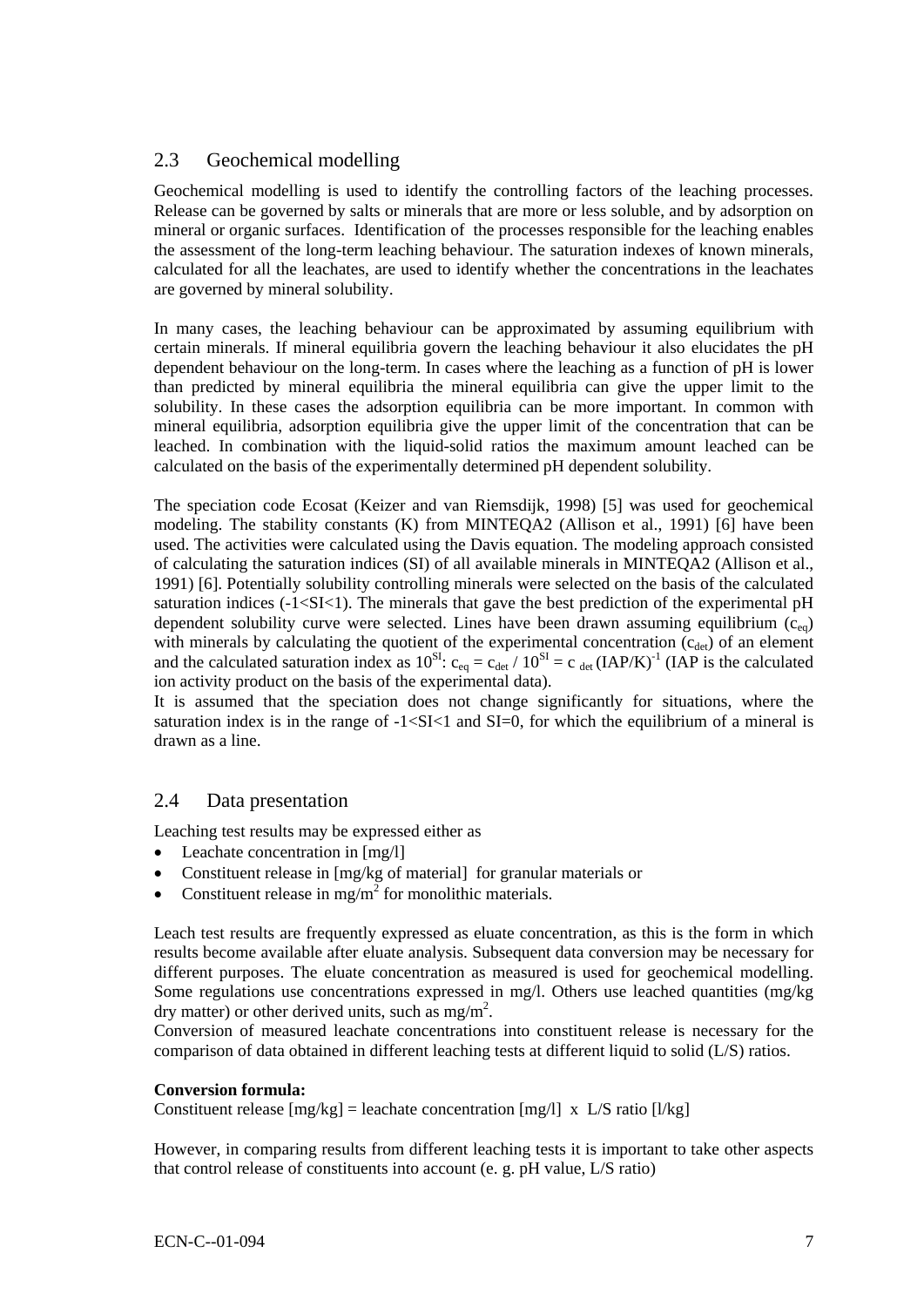Presentation of data as measured eluate concentrations or as constituent release also can be necessary for the determination of the general leaching mechanism (see Figure 2.1). Examples:

- Chlorine (Cl) represents an availability controlled element. Data from tests at different L/S ratios expressed in [mg/l] lead to apparent differences, while data presented in [mg/kg] show that in all cases the whole fraction available for leaching is released.
- Silicon (Si) represents a solubility controlled element. Here, presentation of leaching data in [mg/kg] leads to differences, whereas data presented in [mg/l] show the solubility control in the pH region of 3 to 8 (constant concentration irrespective of L/S).



Figure 2.1 *Distinction between Solubility Control (Si) and Availability Control (Cl) in the Presentation of Leaching Test Results[7].*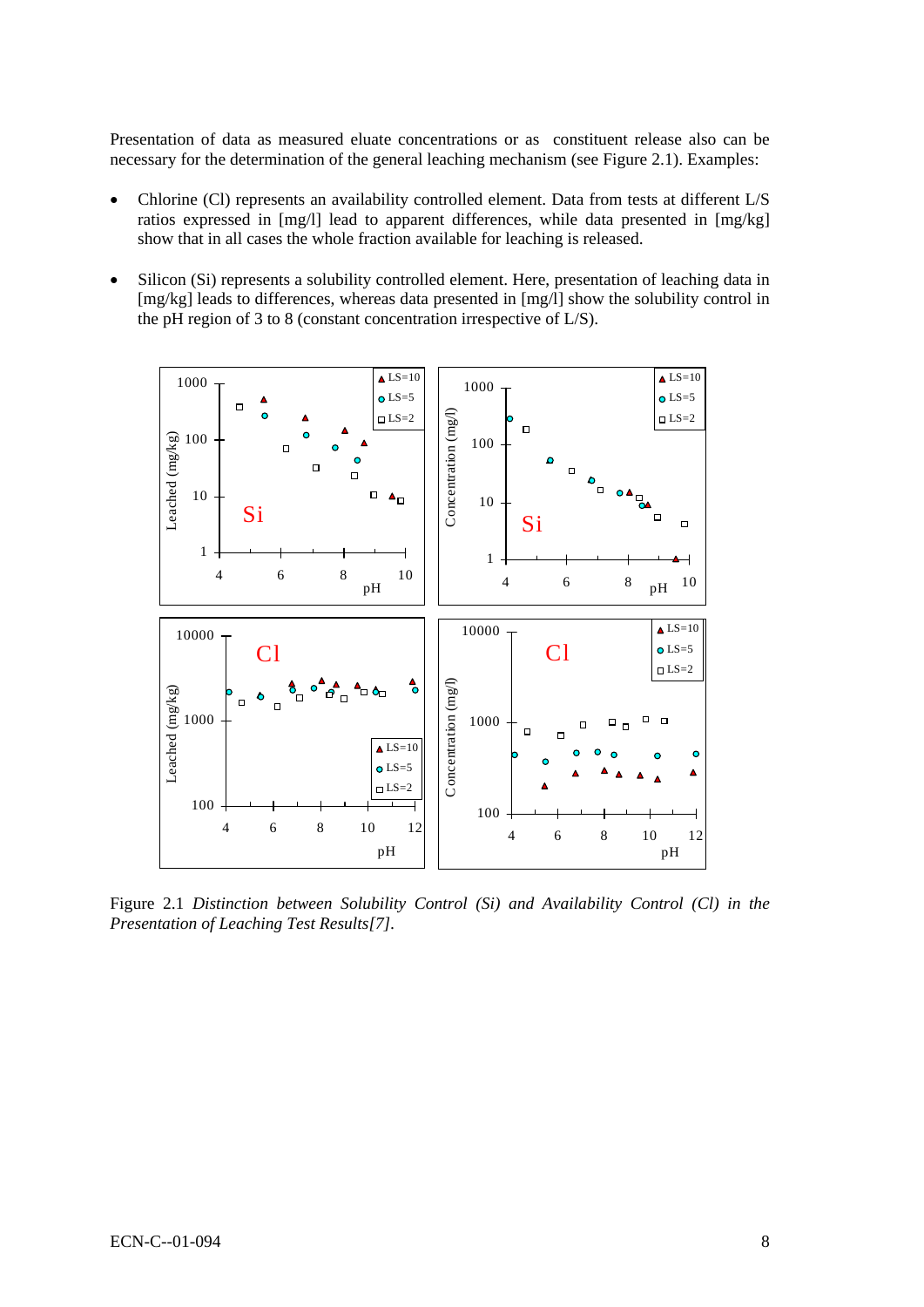## <span id="page-8-0"></span>3. RESULTS

#### 3.1 Leaching test data

The raw data of the leaching tests carried out are given in Appendix A. A graphical presentation of the pH dependence test data is provided in Appendix B.

#### 3.1.1 Acid neutralization capacity

The ANC data obtained from the pH dependence test for the different coal fly ashes are given in Figure 3.1. Only Fly ash FM2 has a relatively high acid neutralization capacity consistent with a fresh alkaline ash. Fly ash FR2 has a relatively low acid neutralization capacity. Apparently, the coal (blend) fired to produce FR2 has a moderate Ca content and produces a mildly alkaline ash. All samples from the road base and from the embankment have a rather low acid neutralization capacity, which implies that most of these ashes are largely carbonated. This is also apparent from the own pH of the ashes. The abundant calcite generated as a result of carbonation provides a buffer against further pH decrease. In the field situation, both in the roadbase as well as in the embankment, a moist unsaturated condition of the fly ash enhances neutralization by atmospheric and biologically derived  $CO<sub>2</sub>$ , as the gas diffusion rate is about 5 orders of magnitude faster than the diffusion in water. The high pH imposed by the fresh fly ash on water films on the ash particles lead the moist ash to act as a  $CO<sub>2</sub>$  pump. The long term condition of the ash will be a neutral pH around 8.



Figure 3.1 *Acid neutralization data obtained from pH dependence test on Israeli coal fly ash samples.* 

#### 3.1.2 pH dependence test

A graphical presentation of the pH dependence test data is provided in Appendix B. In Figure 3.2 a summary is given for Ba, Cr and sulfate, which are known to be relevant for chromate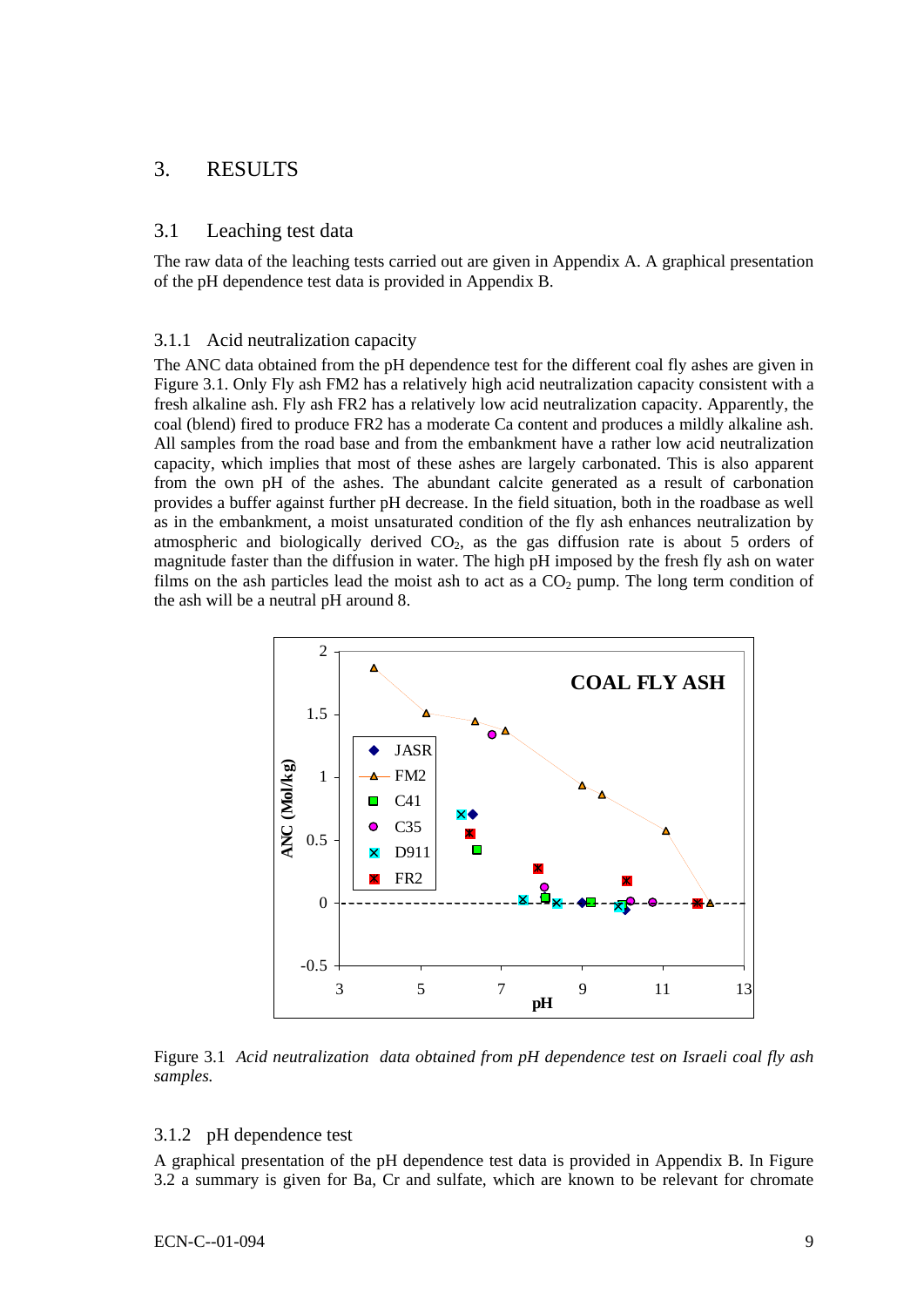leachability from other work [2,8,9]. The fresh collected ashes FM2 and FR2 show a very similar leaching behaviour (shape of the curve) as a function of pH for Ba, Cr and sulfate. The Cr and sulfate level at mild alkaline pH are about a factor of 2 lower for FR2 than for FM2. Both the the fresh roadbase ash (JASR) and the shallow sample from the embankment (C3-5) correspond well with the two fresh ashes in both level and behaviour. Only the Ba leaching behaviour is slightly different.

question arises, what causes the Cr decrease: conversion of Cr VI to Cr III in the field or leaching? The deep sample from the embankment (C41) and the roadbase ash collected after 1.5 year after placement (D911) both feature significantly lower Cr leachability than the fresh ashes (factor 10 - 20). Both these ashes have reached an almost neutral pH (resp. 9.24 and 8.38). The fact that the sample taken deep into the embankment is largely carbonated or features a lower pH than the sample closer to the surface is counter to what one would expect. The leaching behaviour of Ba and sulfate from the aged roadbase material deviates most from all other samples. The

reversibility of the chromate solubility control and makes it unlikely that more leachable Cr VI is present in the ash than that reflected by the  $L/S = 50$  data. To allow a better comparison, the Cr results are split into the origin of the materials (Figure 3.3). The L/S=50 data, expressed in mg/kg, match generally well with the L/S 10 data as applied in the pH dependence leaching test. This indicates that the leachable chromium fraction (chromate) has been leached out completely under these test conditions. This points at full

after production, it may have largely maintained its character. As can be seen from Figure 3.5 (Cr, right graph) neutral or mildly alkaline ashes generally have a lower Cr leachability. The reason for the significant difference in Cr leachability for C41 and C3-5 cannot be identified with certainty. The deeper sample is lower in pH, which is not what would be expected. On the other hand, the ash sampled at 8 and 1.5 meter depth do not necessary originate from the same coal source. This may lead to a difference as can be seen in the 50 coal ashes from world wide origin studied before [11]. If this ash was a neutral or mildly alkaline ash

most likely mechanism in the this field site, when it can be proven that Cr release to groundwater is non-existant. In the roadbase, it is likely that carbonation progresses fairly rapidly and that also hydrated ironoxide is formed capable of retaining Cr III. As the Cr III/ Cr VI equilibrium is shifted, slowly a significant portion of the Cr VI is converted to Cr III. At the observed level of release, it should be possible to distinguish between the two mechanisms – leaching and transformation. A measurement of total composition is useless, as the difference that needs to be quantified is about 5 mg/kg on a total Cr content of 160 - 200 mg/kg. Given the variability in total Cr composition in different fly ash charges, this is not feasible. If no Cr is found under the roadbase Percolate analysis in goundwater underneath the embankment have shown no significant increase in Cr levels (range: 0.008 – 0.088 mg/l) over the last 20 years [10], which implies that significant leaching can be ruled out. Transformation of Cr VI to Cr III can be identified as the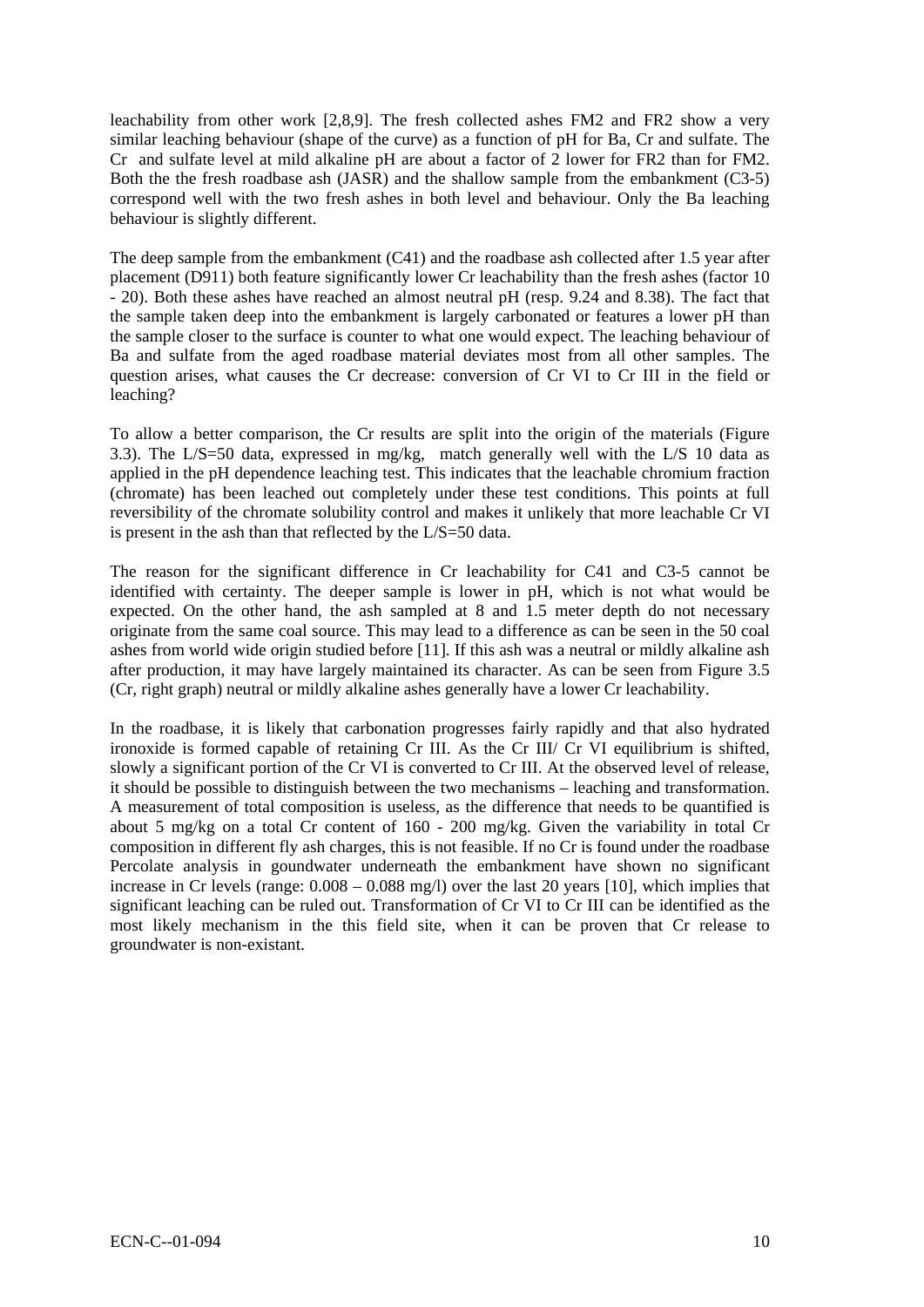

Figure 3.2 *pH dependence leaching test data of Cr, Ba and sulfate from Israeli coal fly ashes*.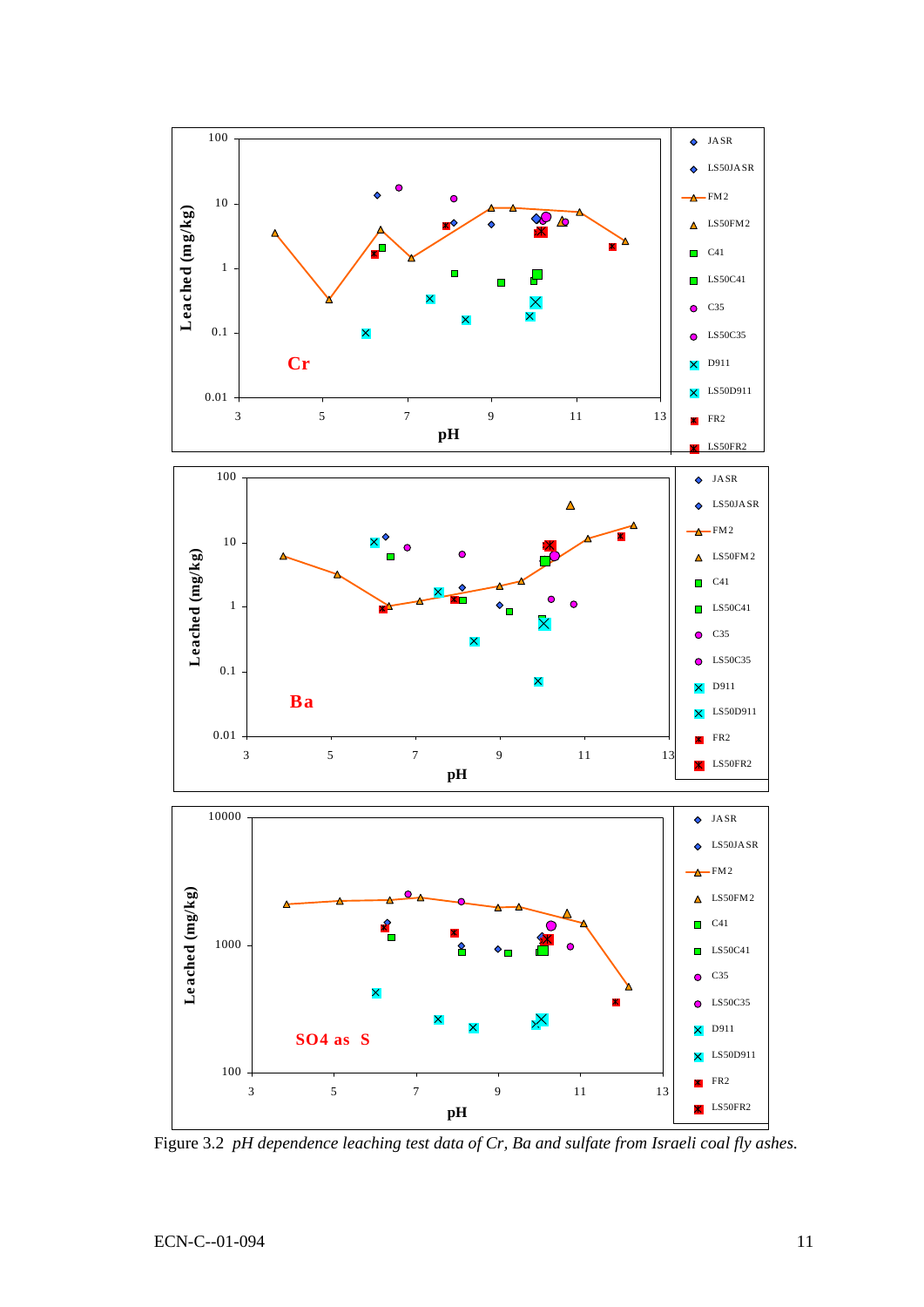

Figure 3.3 *Cr data for fly ashes sorted according to origin. The larger symbol denotes the L/S=50 data.* 

A further illustration of the maximum amount of chromate is provided by plotting the experimental data as a function of L/S (Figure 3.4). The element K is a typical element representing wash out. All K is essentially leachable. The elements Ba and sulfate shown in this figure are examples of solubility control. Cr shows in most samples depletion, this implies that almost all leachable Cr is leached before L/S=10. This behaviour is typical for the very mobile Cr VI. This implies that the leachable Cr from fresh Israeli coal fly ash amounts to about 20 mg/kg, which is roughly 10 % of the total Cr content. After in situ conversion, the leachable Cr reduces to less than 1 mg/kg (about 0.5 % of the total).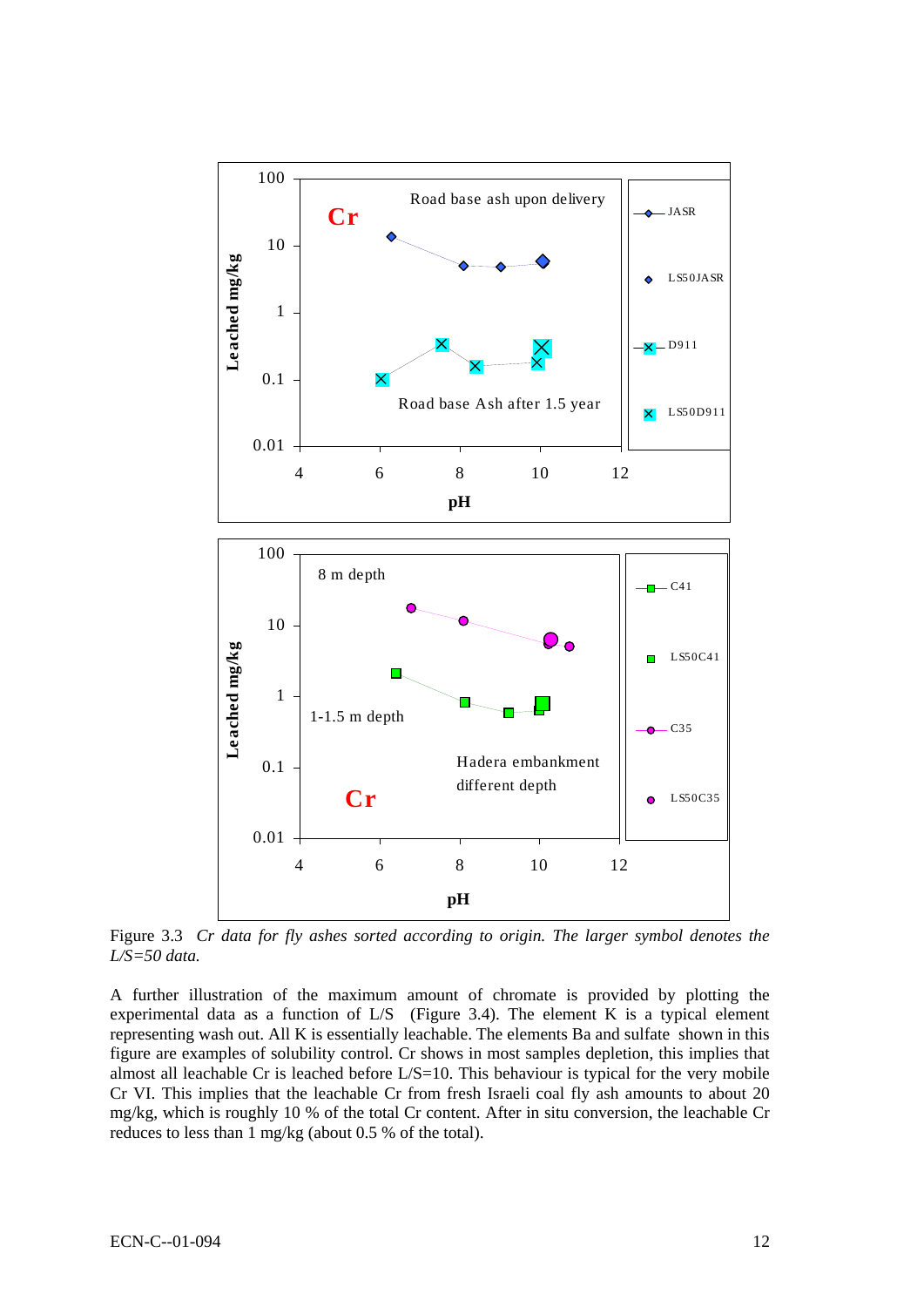<span id="page-12-0"></span>

Figure 3.4 *Graphical presentation to identify solubility control or wash out. Dotted line (slope 1) represents solubility control. Slope 0 denotes wash out.* 

#### 3.1.3 Comparison with other data

The data obtained for the six Israeli ashes are compared with data from coal fly ashes from world wide origin [11]. In Figure 3.5 the comparison is given for Al, Cr, sulfate and Mg. The behaviour of Al is consistent throughout all ashes. A minimum leachability at pH 6-7 caused by gibbsite solubility control and low Al leachabilities at high pH caused by the pozzolanic properties of fly ash.

The Cr leachability is very consistent with that of cement mortars (Figure 3.9). Elevated leachability at low pH, a minimum at pH 5. Maximum leachability at mild alkaline pH and a reduced leachability at high pH. The low Cr leaching of acidic ashes is related to the low levels of Cr in such coals from fluvial origin (Australian, Indian). It is hypothized that in the kiln a small fraction of the Cr is converted to chromate. Low initial Cr levels in coal will then lead to low Cr VI levels. The data for the alkaline ashes are in agreement. Thus there is no significant difference in Cr leaching behaviour of Israeli coal ashes and ashes from other sources.

The Mg leachability is typically controlled by brucite. At low pH the avialbility for leaching is reached. Acidic ashes feature low Mg and Ca levels, which is refelcted in the individual Mg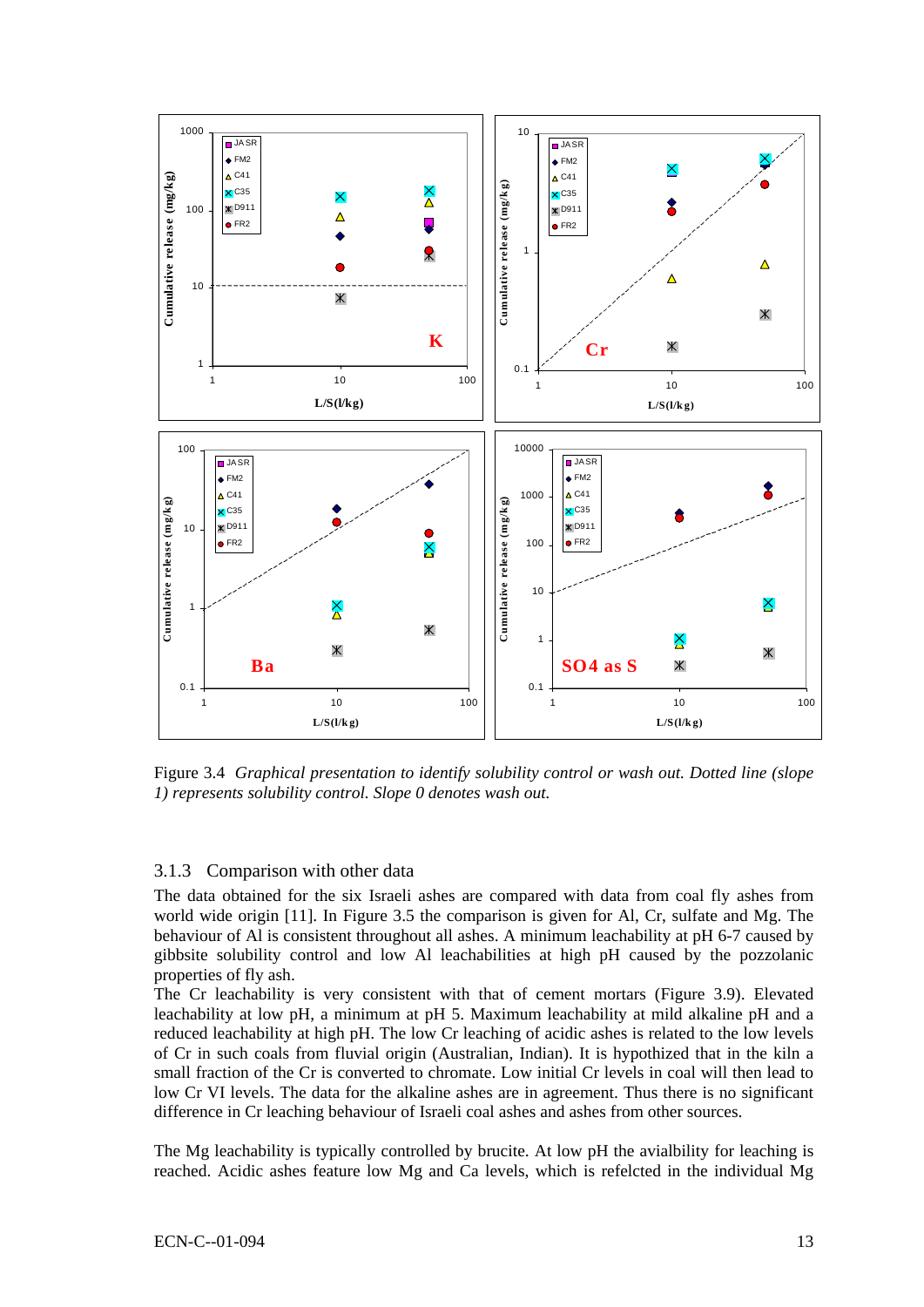leach test results shown in the right hand figure. The curve of FM2 would be obtained if an alkaline ash (pH>11) from the right hand graph was tested over the entire pH range.

The sulfate leachability is not very different between the Israeli ashes and ashes from other sources. This is more related to the process of coal firing, than to the coal source, as a major part of the initial sulfur in coal gets transformed to gaseous  $SO_3$ .



Figure 3.5 *Comparison between Israeli fly ashes and 50 world wide coal fly ashes.*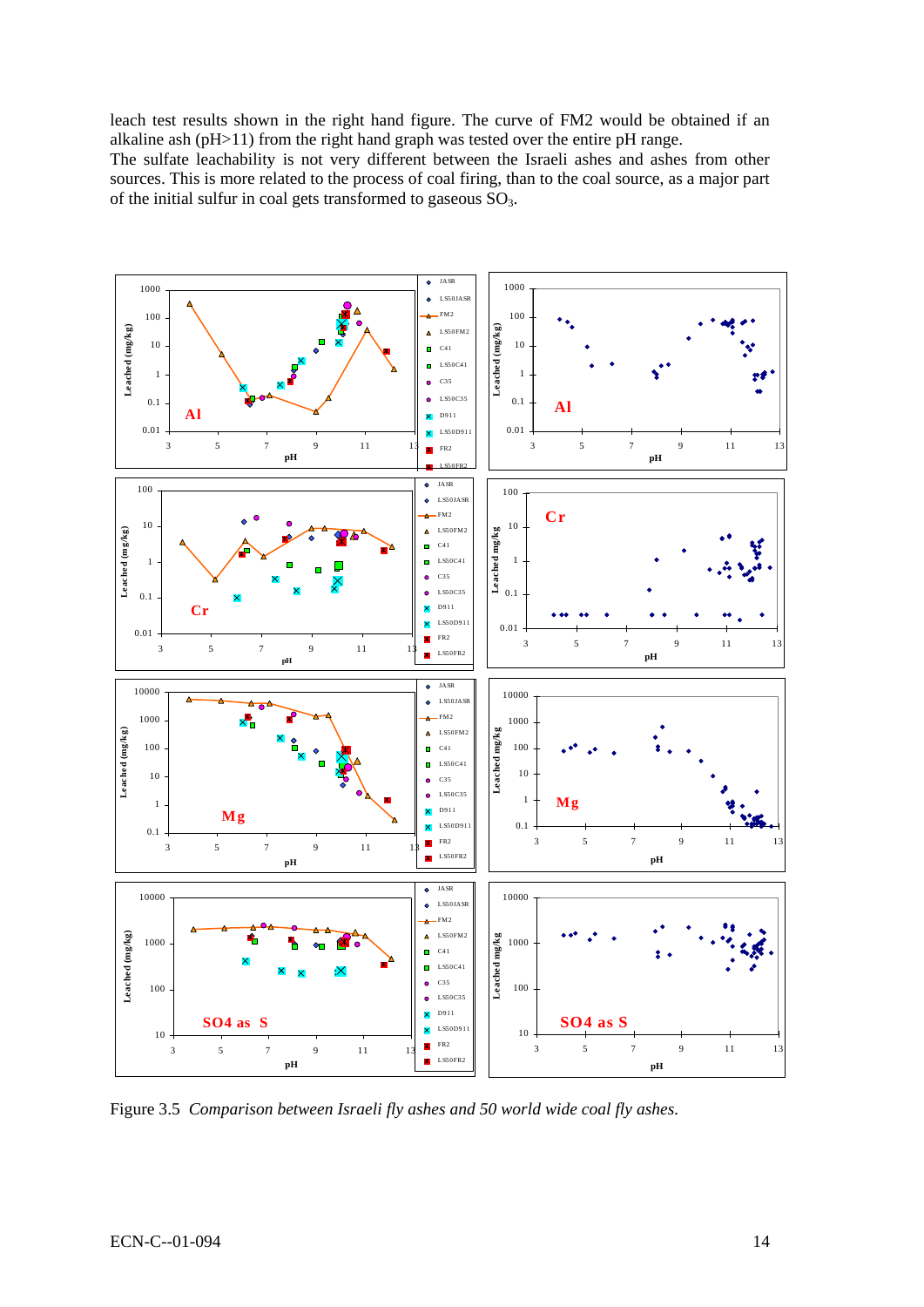# <span id="page-14-0"></span>3.2 Geochemical speciation of chromium

Two approaches are followed:

Geochemical modelling of speciation using MinteqA2 and/ or ECOSAT

Development of chemical stability diagrams as function of Eh and pH.

The geochemical modelling is an important element in a scenario approach [12], which forms the basis for evaluating leaching test results, as the test results without placing them in the context of the question is not useful.

#### 3.2.1 Geochemical modelling

The results of the geochemical modelling using ECOSAT [5] with the MINTEQA2 database [6] are presented in figure 6. The geochemical modelling data for Cr, Ba and sulfate are given. The calculated equilibrium concentrations are plotted in the graph with the pH dependence test data. When the curves coincide over a reasonable portion of the pH domain, that chemical phase may prove to be a relevant solubility controlling phase. In the case of  $Cr$ ,  $BaSO<sub>4</sub>CrO<sub>4</sub>$  solid solution appaers to be the most relevant phase. In the bottom figure the saturation indices for this solid are given.

The leaching of Cr seems to be determined in almost all fly ashes by solubility control by a solid-solution of BaSO<sub>4</sub> and BaCrO<sub>4</sub>.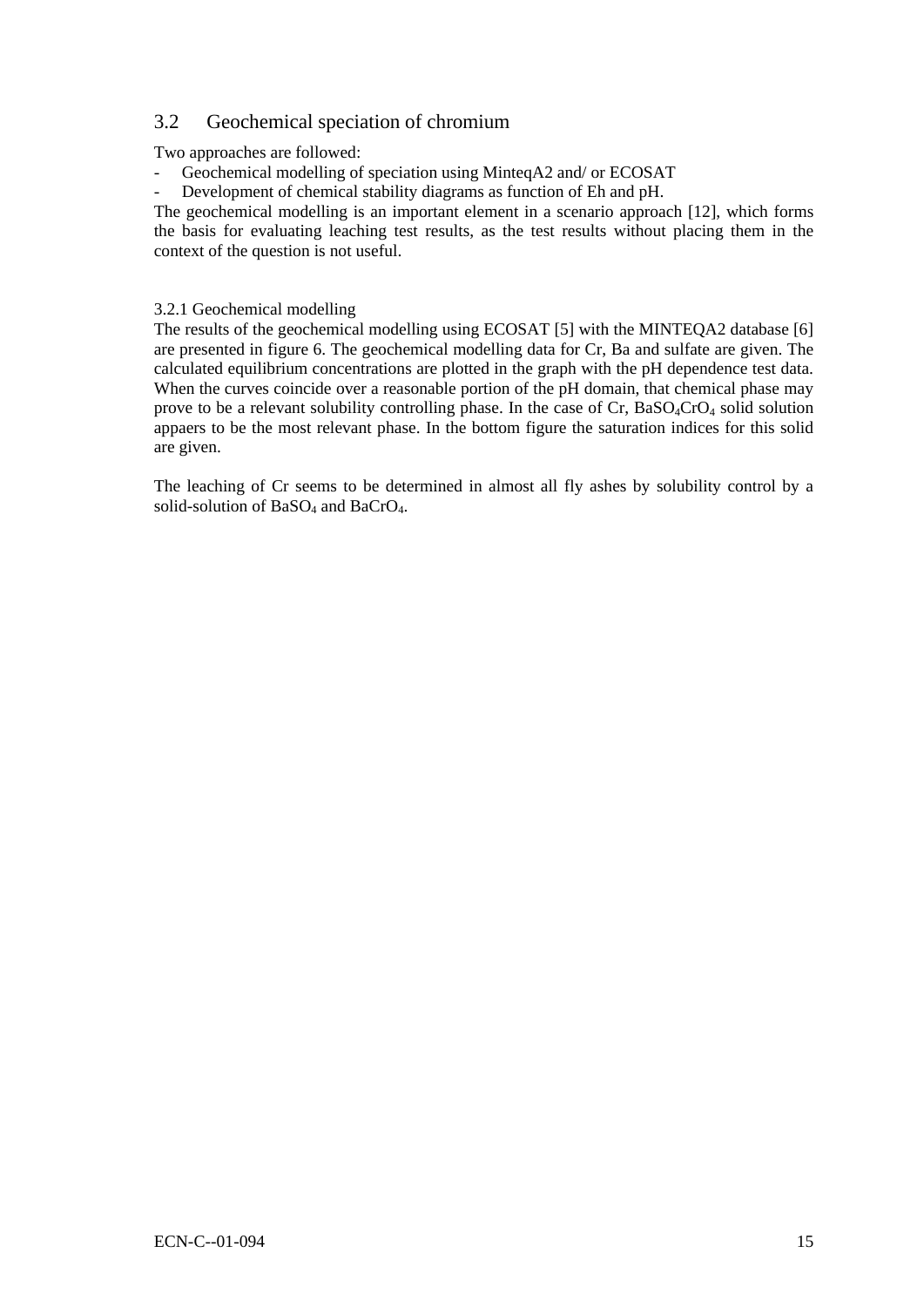

Figure 3.6 *Geochemical modelling data for Cr, Ba and sulfate in all coal ashes studied (top).In the bottom graph the saturation indices for Ba(S96Cr4)O4 are given for all eluates analysed.*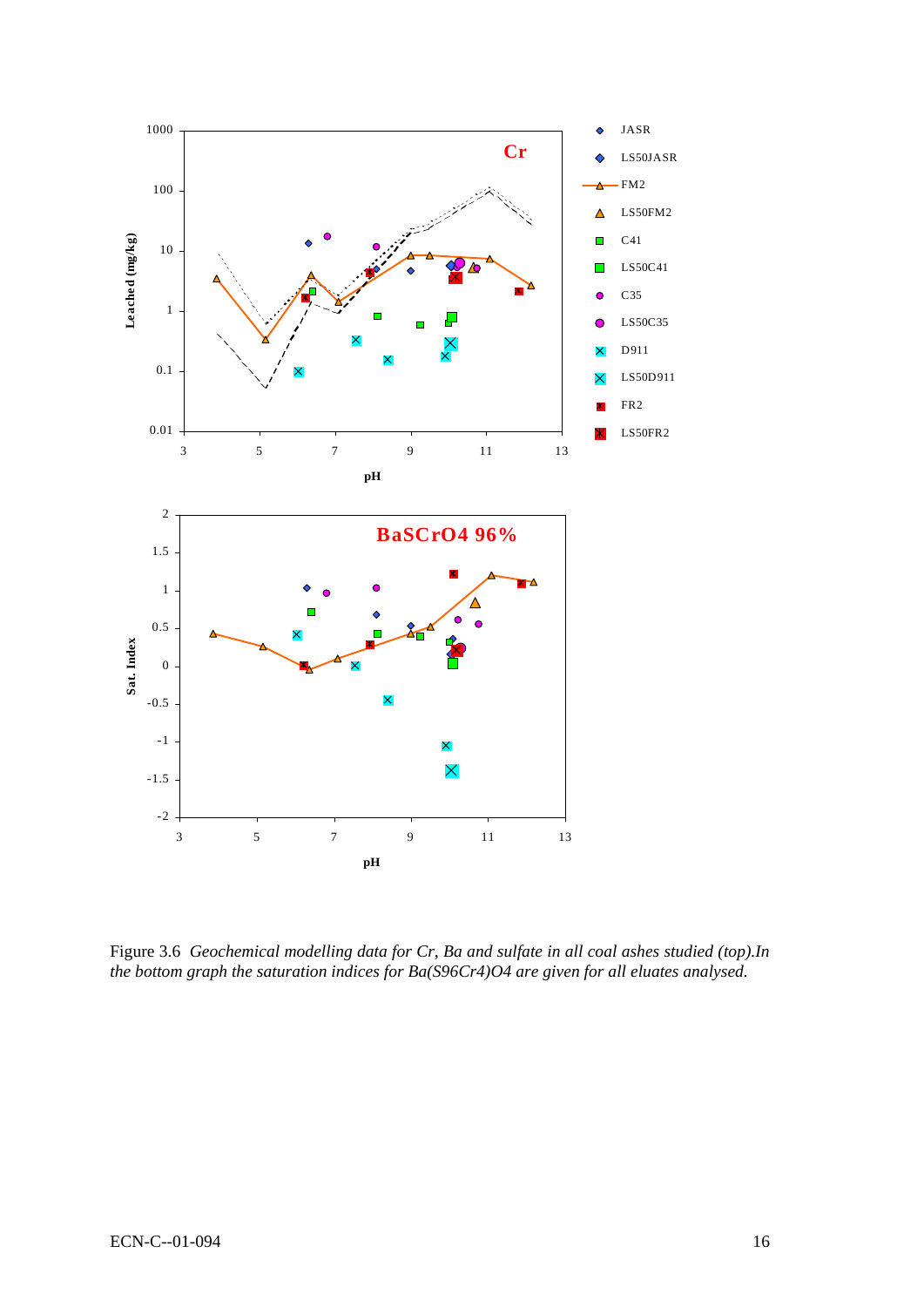

Figure 3.7 *Modelling data of Cr solubility control by Ba(S96Cr4)O4 for embankment and Hadera samples.* 

#### *3.2.2 Stability diagrams as function of Eh and pH*

Using the program Geochemist's Workbench [13] stability diagrams for redox sensitive species can be calculated based on input data taken from the pH dependence leaching test. The elements, which served as input in the model, were Cr, Ba, Fe and S. Input concentrations are read from the pH dependence tests at pH values between 8 and 9 (Table 3.2). The diagrams are calculated assuming these concentrations represent molar activities, furthermore a temperature of 25  $\mathrm{^{\circ}C}$  and pressure 1.013 bar is assumed.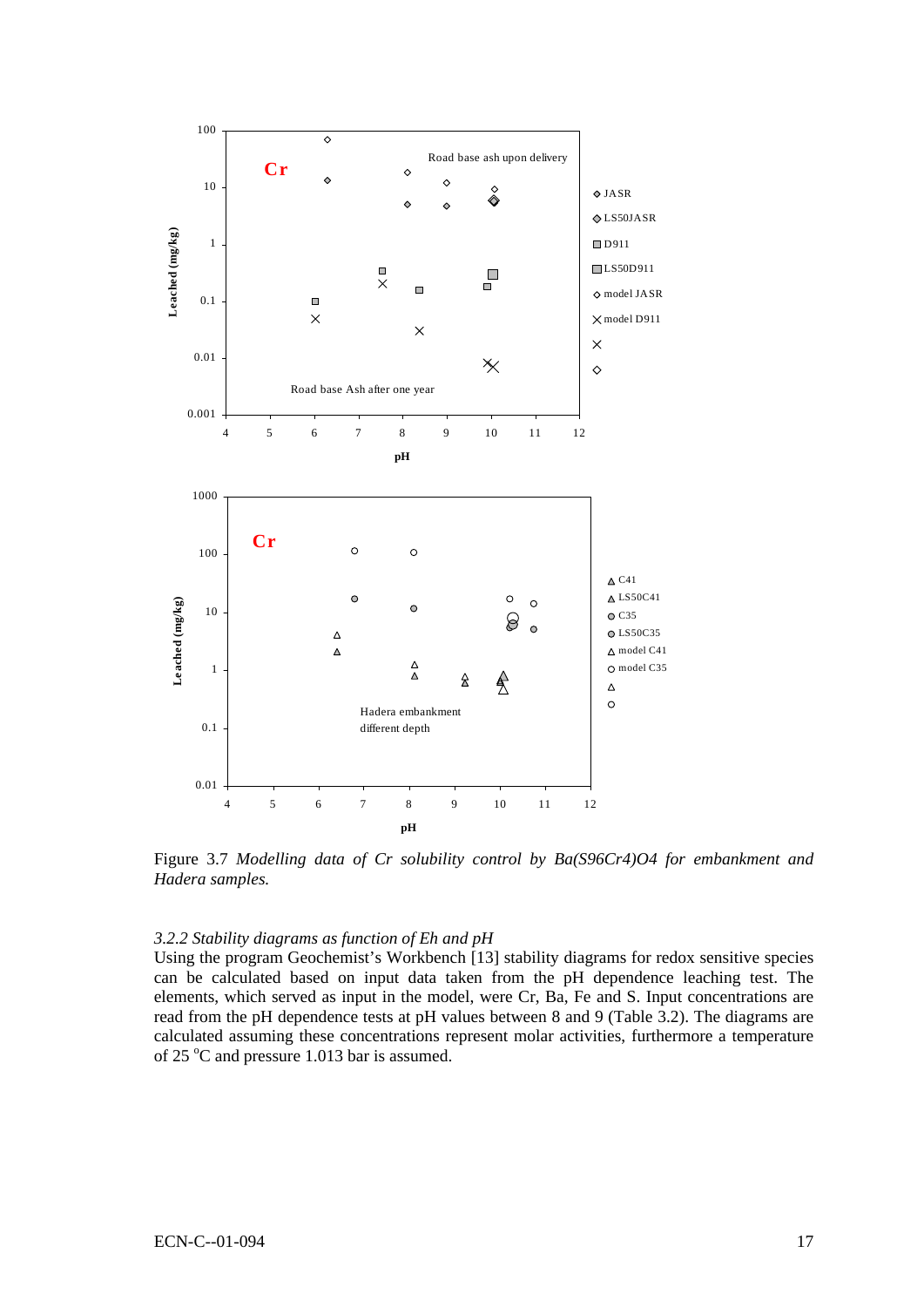| $\cdots$ |              |                |                 |  |  |  |
|----------|--------------|----------------|-----------------|--|--|--|
|          | $FM2$ (pH 9) | D911 (pH 8.38) | $C41$ (pH 8.12) |  |  |  |
| Ba       | 1.51e-6      | $2.19e-7$      | $9.18e-7$       |  |  |  |
|          | 1.60e-5      | $3.10e-7$      | 1.56e-6         |  |  |  |
| Fe       | 1.80e-8      | 1.80e-8        | $7.19e-8$       |  |  |  |
|          | $6.08e-3$    | $7.00e-4$      | $2.72e-3$       |  |  |  |

Table 3.2 *with molar concentrations that served as input for the calculation of the stability diagrams.* 

In Figure 3.8 the Eh-pH diagrams are shown for the solution (left) and for the solid phase for fly ashes FM2, aged road base material D911 and embankment material C41. In the graphs the normal pH-Eh relation is inserted commonly found for oxidized conditions. This allows to conclude that Cr in the fly ash samples FM2, FR2, C3-5 and JASR is dominated by  $Ba(S_{96}Cr_4)O_4$  solubility control. It also shows that in solution, Cr III is only relevant at pH < 5. At pH > 5 chromate is by far the predominant species. This is consistent with data from cement mortars, in which blast furnace slag cement represents a reducing condition, in which no chromate can remain stable. The Cr leaching curve for blast furnace slag cement reflects Cr III leachability (Figure 3.9). Any increase over the low Cr concentration at pH > 5 can be attributed to chromate., The firing conditions in kilns play a role for the Cr VI formation and thus also in coal fired power plants dictate the degree of Cr conversion to Cr VI. As mentioned before the Cr content in coal is hypothized to be related to the Cr VI content. Introduction of biomass in coal fired units may increase the Cr VI level in ash by increasing the Cr level and the exposure of that increased level by the finer particle distribution of biomass ash.[14].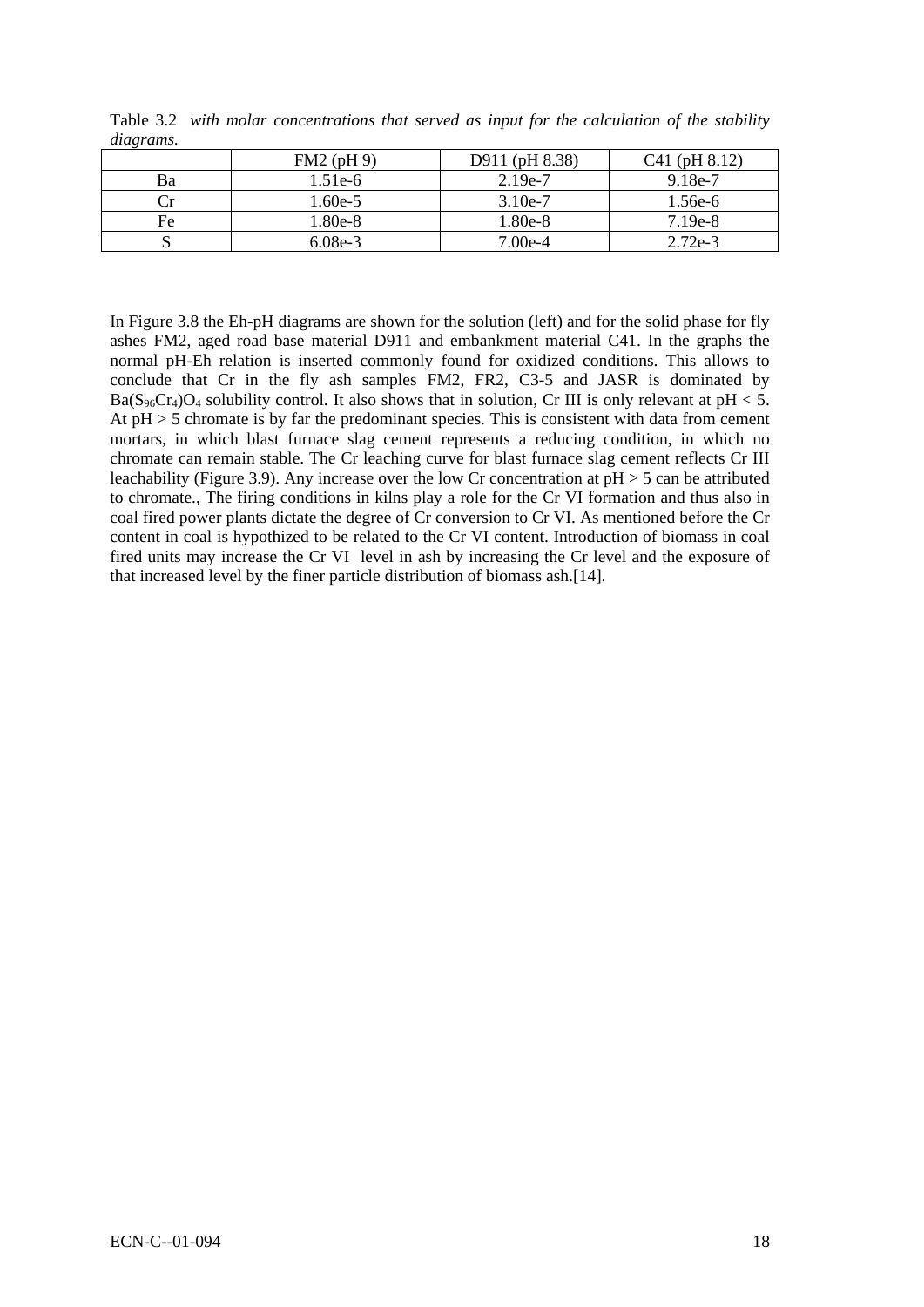

Figure 3.8 *Eh-pH diagrams for FM2, D911 and C41 fly ashes in comparison with the pH- Eh conditions relevant for normal oxidised condition (broken line). Left: solution; right: solid.*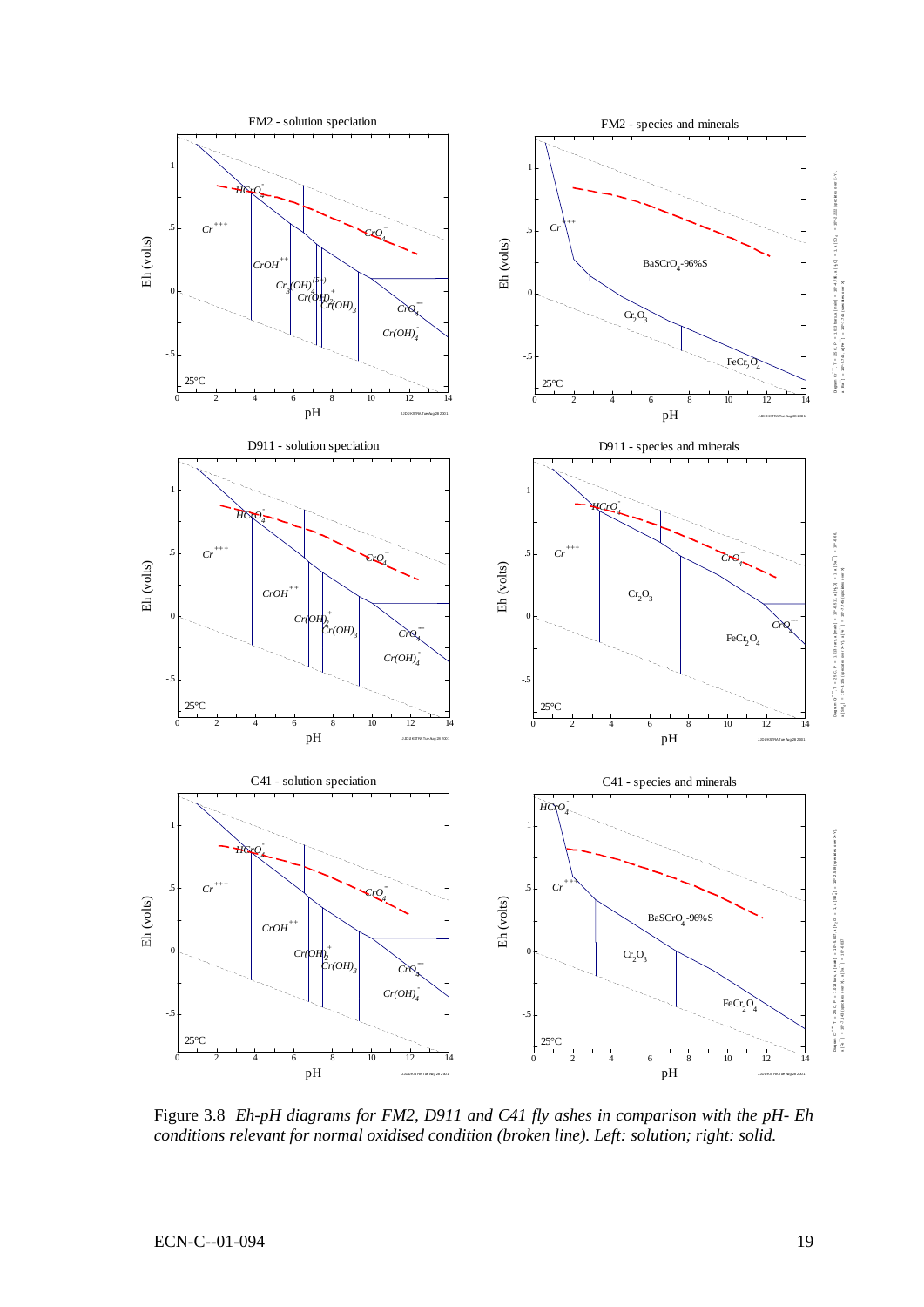

Figure 3.9 *pH dependence test data and modelling results for Portland cement mortars, blended cement mortar and a blast furnace slag cement mortar illustrating the relevance of Ba(S96Cr4)O4 as solubility controlling phase for cement mortar.*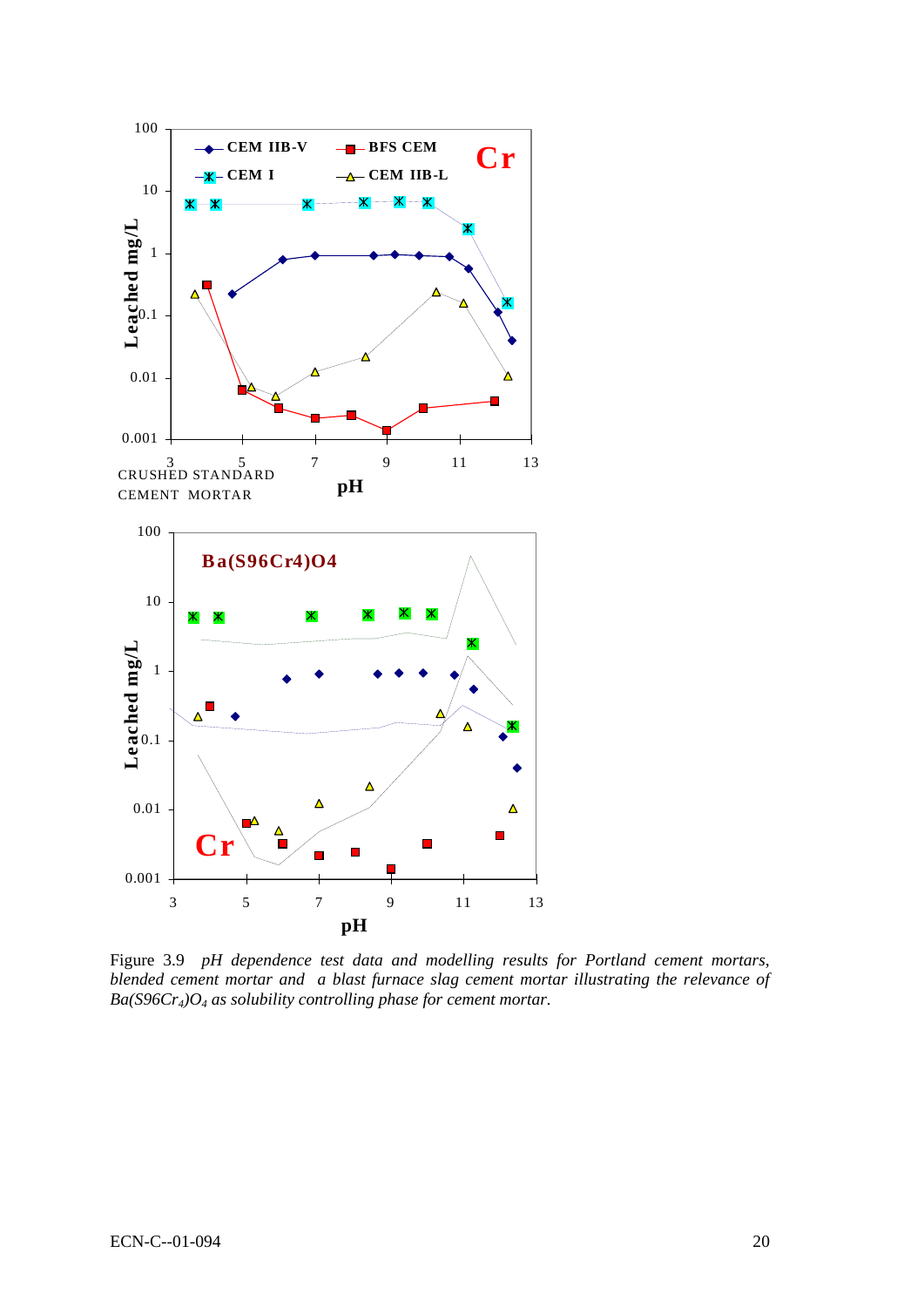# <span id="page-20-0"></span>4. CONCLUSIONS

#### *General*

Characterizing ash leaching behaviour as a function of the pH, in a so-called pH dependence test or ANC test is useful for:

- for modelling of geochemical controlling phases (basis for long term prediction of releasee behaviour)
- to evaluate long term leaching behaviour and impact of external stresses on materials (carbonation)
- for comparison of leaching behaviour across fields to maximize use of information between fields.

Modelling forms the basis for long term leaching behaviour predictions, as identification of solubility controlling phases is crucial for understanding the processes governing leaching behaviour of coal ash. The characterization test presented – pH dependence test - provides the input parameters for such geochemical modelling. Scenario specific and site-specific parameters can then be introduced to take different applications of the same material and regional differences into account.

#### *Chromate*

The Israeli coal fly ashes are not different from other coal fly ashes generated by coal in power plants from world wide coal sources. The chromium in coal fly ash is partially available as chromate. This species is particularly relevant for leaching in the pH domain pH  $5 - 12$ . At pH  $<$  5 Cr<sup>+++</sup> is becoming more predominant.

The fresh Israeli coal fly ash do not exceed 20 mg/kg leachable Cr VI, which amouts to about 10 % of the total Cr in coal fly ash.

Geochemical modelling has shown that a solid solution of  $BaSO<sub>4</sub>-BaCrO<sub>4</sub>$  (S96%) is an important solubility controlling phase under oxidised conditions. If reducing conditions would develop in enclosed systems, any chromate would be readily converted to the less harmful reduced  $Cr^{+++}$  species and most likely bound in hydrated ironoxide phases..

In the aged roadbase material significantly reduced chromate levels are observed. This may be attributed to leaching or to slow conversion of  $Cr<sup>VI</sup>$  to  $Cr<sup>+++</sup>$ . The roadbase sample proves to be largely carbonated. Adsoprtion of Cr III on hydrated ironhydroxide at the neutral pH developing with time will pull the equilibrium  $Cr^{VI}$  to  $Cr^{+++}$  towards the  $Cr^{+++}$  side. For this process reducing conditions are not needed. It may be just an equilibrium shift resulting form the formation of more stable adsorption complexes with iron. This is the most likely explanation today for the observed lower leachability of Cr in the field samples from the Jasr-el-Zarka roadbase. A verification of the groundwater under the roadbase will reveal if leaching or the insitu transformation is the predominant mechanism.

The in-situ transformation would lead to a significantly reduced Cr leachability of less than 1 mg/kg leachable chromate and thus less than about 0.5 % of the total Cr. The binding of Cr III to ironoxide is very stable and unlikely to change back again.

The situation in the embankment is not fully resolved. Although the lack of measuring significant Cr levels under the Hadara embankment over the last 20 years would support in-situ transformation, it can not be taken as proof, as the ash at 8 m depth may have another origin as the ash closer to the surface. A check to see if carbonation has occured in the deep sample would be to analyze for  $CO_2$  after acidification. The amount of  $CO_2$  can be recalculated to alkalinity and thus to the ANC of the original ash. If  $CO<sub>2</sub>$  is low, the ash is most likely from another coal source. The Mg, Ca, Sr and Ba levels are lower in the C41 sample relative to the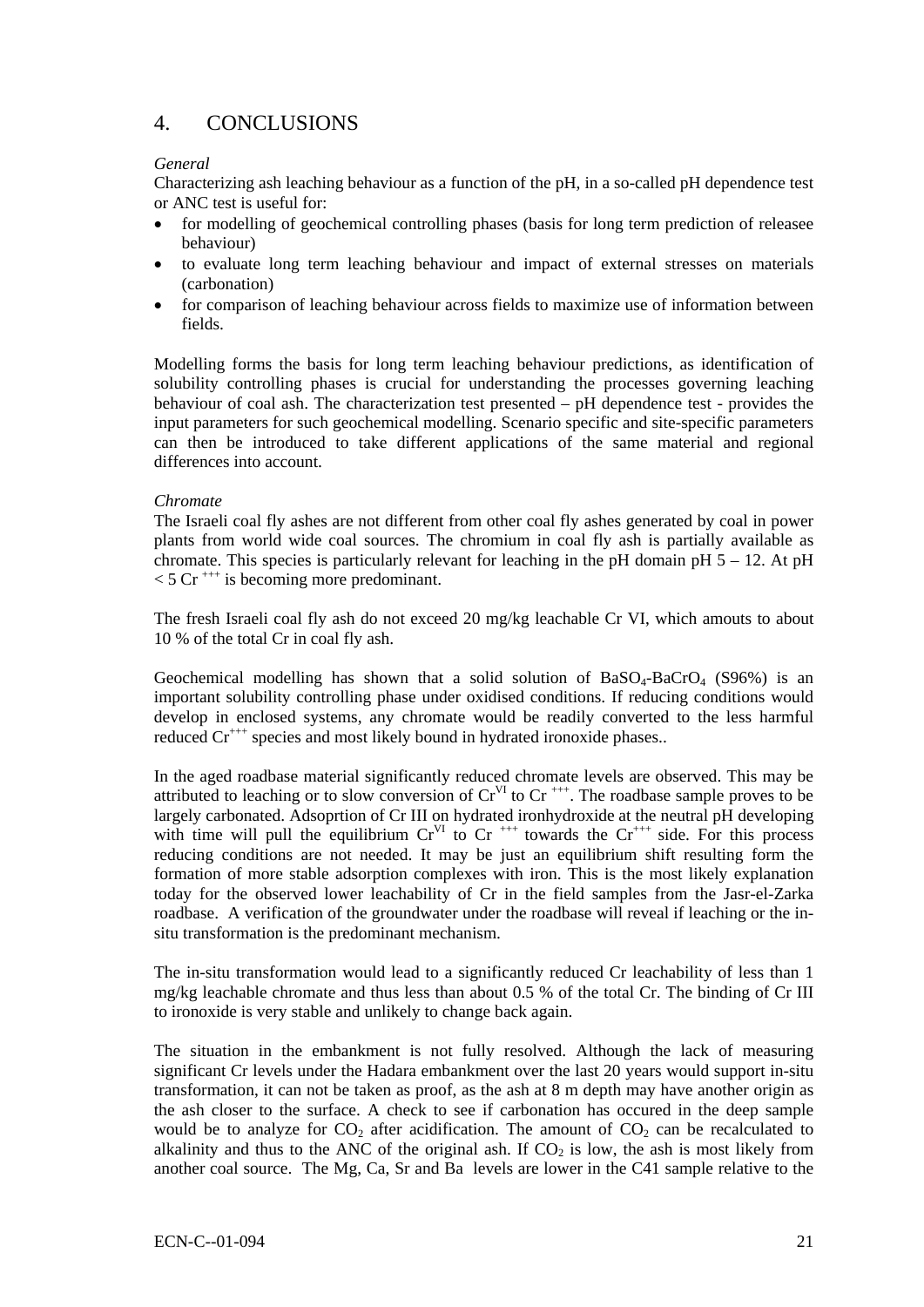C3-5 sample. This might be related to carbonation. It may also point at a significantly lower level of all alkaline earth elements, which is a typical feature of neutral to acidic ashes.

### **Recommendation**

CO2 analysis of all ash samples to check the level of carbonation of all field samples. Fresh ash has a low carbonate level.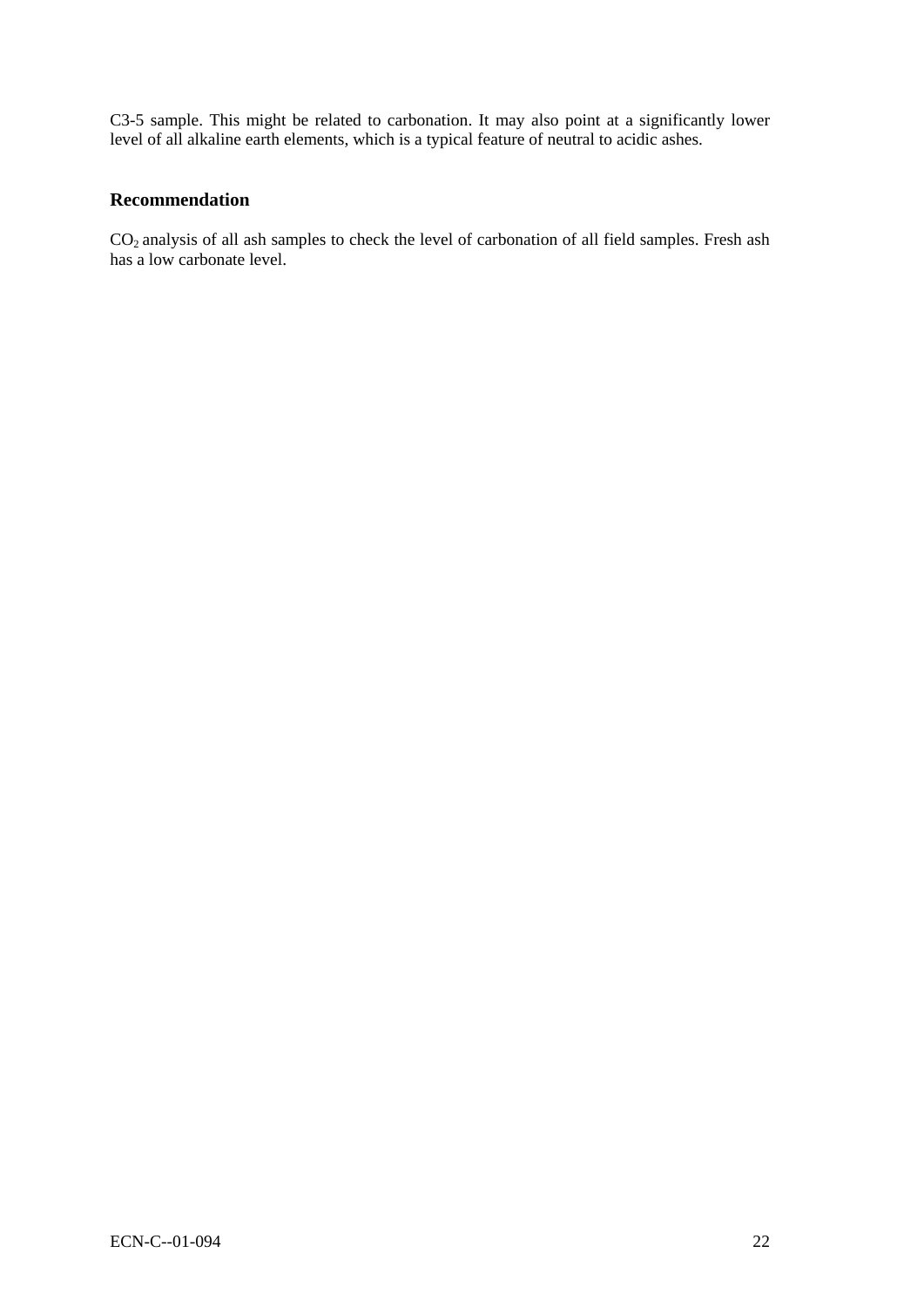#### <span id="page-22-0"></span>5. REFERENCES

- [1] Fruchter, F.S., and J.M. Zachara, Identification of solubility controlling solid phases in a large fly ash lysimeter. Einviron Sci Technol. 24, 1990, 1173- 1179.
- [2] Van der Sloot H.A., D. Hoede, R.P.J.J. Rietra, R. Stenger, Th. Lang, M. Schneider, G. Spanka, E. Stoltenberg-Hansson, A. Lerat Environmental criteria for cement based products ,ECRICEM I, ECN C--01-069.
- [3] *Characterisation leaching test: Influence of pH under steady state conditions.* CEN TC 292 Working Group 6: Work item 292015 (in prep.), 2000.
- [4] Compliance leach test CEN TC 292 Working Group 2 (1996): *Characterisation of waste. Leaching. Compliance test for leaching of granular waste materials. Determination of the leaching of constituents from granular waste materials and sludges.* Draft European Standard prEN 12457 Parts 1-4.
- [5] Keizer, M. G. and van Riemsdijk, W. H. (1998): *ECOSAT*. Department of Environmental Sciences, Subdepartment Soil Science and Plant Nutrition, Wageningen Agricultural Univ., Netherlands.
- [6] Allison, J.D., D.S. Brown, K.J. Novo-Gradac (1991): *MinteQA2 /PRODEFA2: A geochemical assessment model for environmental systems: version 3.0 user's manual. EPA/600/3-91/021.* US-Environmental Protection Agency, Athens GA 30613. 106 pp.
- [7] H.A. van der Sloot (1996): *Developments in evaluating environmental impact from utilization of bulk inert wastes using laboratory leaching tests and field verification.* Waste Management 16 (1-3) pp. 65-81.
- [8] *Harmonization of leaching/extraction tests* (1997): Studies in Environmental Science, Volume 70. Eds H.A. van der Sloot, L. Heasman, Ph Quevauviller, Elsevier Science, Amsterdam, 292 pp.
- [9] Technical work in support of the Network Harmonization of Leaching/Exctraction Tests. EU project SMT4-CT96-2066.
- [10] Y. Boker and A. Metzger Groundwater monotoring of Cr under Hadera embankment Israel Electric Co. Report ECD-92-4, 1992.
- [11] G.J. de Groot, H.A. van der Sloot and J. Wijkstra. 1987. Leaching characteristics of hazardous elements from coal fly ash as a function of the acidity of the contact solution and the liquid/solid ratio. In: Environmental aspects of stabilization and solidification of hazardous and radioactive wastes, ASTM STP 1033, P.L. Côté and T.M. Gilliam, Eds., American Society for Testing and Materials, Philadelphia, 1989, pp 170-183.
- [12 ] Characterisation of waste Methodology guideline for the determination of the leaching behaviour of waste under specified conditions. PrENV 12920, CEN/TC 292. CEN (1996).
- [13] Bethke, C.M., 1998, the Geochemist's WorkbenchTM, release 3.0, A User's Guide to Rxn, Act2, Tact, React, and Gtplot. Hydrogeology Program, University of Illinois.